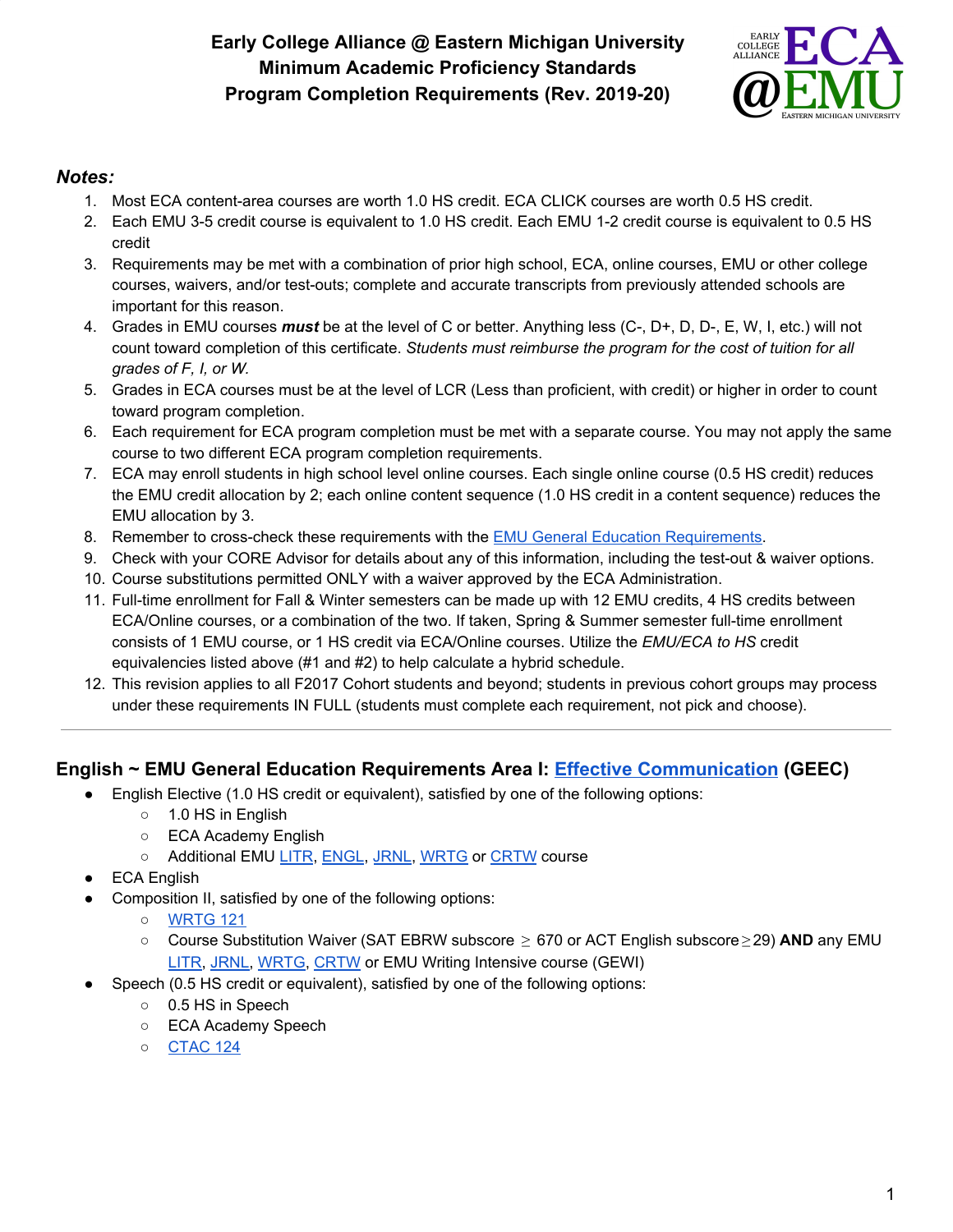## **Mathematics ~ EMU General Education Requirements Area II: [Quantitative Reasoning](http://catalog.emich.edu/preview_program.php?catoid=23&poid=11120) (GEQR)**

These courses serve as minimum mathematics courses; students must earn qualifying scores on the EMU MPT and/or complete prerequisite courses as required by Eastern Michigan University to be eligible to register for EMU mathematics *courses. This includes a minimum of Algebra I mastery as determined by ECA Math Department:*

- Geometry (1.0 HS credit or equivalent), satisfied by one of the following options:
	- 1.0 in HS Geometry
	- ECA Geometry
	- 80% or higher on Geometry test-out exam.
- College Level 3 Math coursework, satisfied by one of the following options:
	- 5 8 EMU credits (minimum 2 classes) in EMU MATH coursework (incl. STAT 170), MATH 104 or higher
	- 2 5 EMU credits (minimum 1 class) in EMU MATH coursework, MATH 104 or higher **AND** one of the following courses
		- [COSC](http://catalog.emich.edu/preview_course.php?catoid=23&coid=169955&print) 106, [COT](http://catalog.emich.edu/preview_course.php?catoid=23&coid=172928&print) 224, DS [250,](http://catalog.emich.edu/preview_course.php?catoid=23&coid=173709&print) [PHIL](http://catalog.emich.edu/preview_course.php?catoid=23&coid=172178&print) 181, [PLSC](http://catalog.emich.edu/preview_course.php?catoid=23&coid=172282&print) 210, [SOCL](http://catalog.emich.edu/preview_course.php?catoid=23&coid=172600&print) 250, TM [306](http://catalog.emich.edu/preview_course.php?catoid=23&coid=173353&print)
- ONE mathematics or math-related course during the *last full or partial school year* (e.g. any MATH-prefix course, Natural Science course, most Economics courses, most Programming courses, most Business courses, & many Music courses).

## **Science ~ EMU General Education Requirements Area IV: [Knowledge of the Disciplines](http://catalog.emich.edu/preview_program.php?catoid=23&poid=11122), Natural Sciences (GEKN)**

Students may need to earn qualifying scores on the EMU Math Placement test and/or complete prerequisite courses (ie. mathematics courses) as required by Eastern Michigan University to be eligible to register for certain EMU science courses. **\*\*Students must complete at least one EMU Natural Science lecture & lab course\*\***

- Biology (1.0 HS credit or equivalent), satisfied by one of the following options:
	- 1.0 in HS Biology
	- ECA Survey of Science Methods Biology
	- ECA Survey of Science Methods Anatomy & Physiology
	- EMU [BIO](http://catalog.emich.edu/preview_course.php?catoid=23&coid=169516&print) 105 or higher
- Chemistry or Physics (1.0 HS credit or equivalent), satisfied by one of the following options:
	- 1.0 HS in Chemistry
	- 1.0 HS in Physics
	- ECA Survey of Science Methods Chemistry
	- EMU [CHEM](http://catalog.emich.edu/preview_course.php?catoid=23&coid=169702&print) 115 & CHEM 116 or higher
	- EMU [PHY](http://catalog.emich.edu/preview_course.php?catoid=23&coid=172218&print) 101 or higher
- Science Electives (2.0 HS credits or equivalent), satisfied with any combination of 2 of the following options:
	- 1.0 in HS Science electives
	- ECA Academy Science
	- Any ECA Survey of Science Methods course
	- 4 5 EMU credits (minimum lecture & lab) in EMU General Education Requirements Area IV, [Knowledge](http://catalog.emich.edu/preview_program.php?catoid=23&poid=11122) of the [Disciplines,](http://catalog.emich.edu/preview_program.php?catoid=23&poid=11122) Natural Science approved course (GEKN)
	- ECA Engineering Foundations *(Only 1.0 HS credit of 2.0 HS credit required allowed)*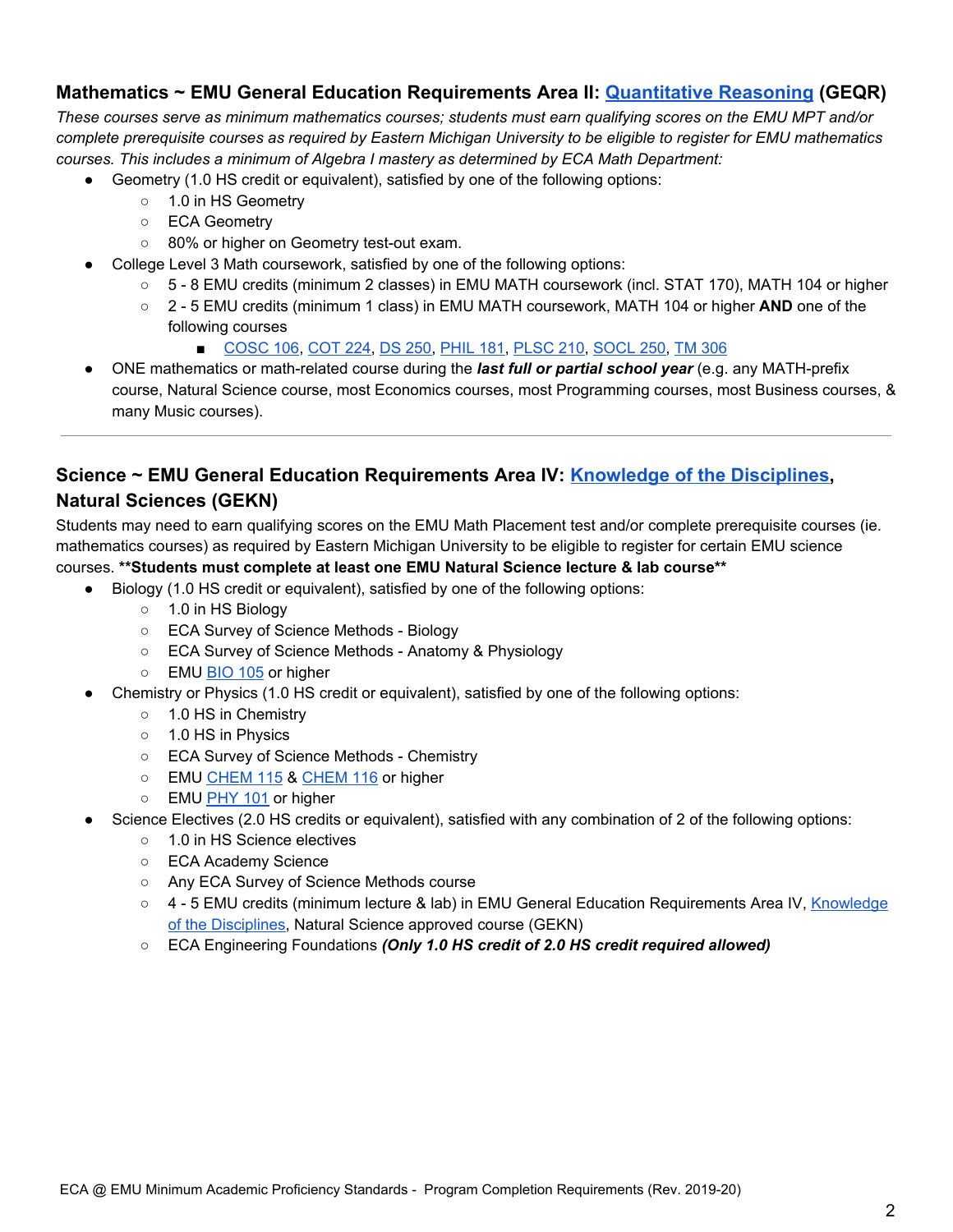### **Social Studies ~ EMU General Education Requirements Area III: [Perspectives on a Diverse](http://catalog.emich.edu/preview_program.php?catoid=23&poid=11121) [World](http://catalog.emich.edu/preview_program.php?catoid=23&poid=11121) (GEGA & GEUS) and Area IV: [Knowledge of the Disciplines,](http://catalog.emich.edu/preview_program.php?catoid=23&poid=11122) Social Sciences (GEKS)**

### \*\* Students must complete at least one EMU course listed below, or an elective EMU US Diversity or Social **Science course\*\***

- US History/Geography (1.0 HS credit or equivalent), satisfied by one of the following options:
	- 1.0 HS credit in US History and/or Geography
	- ECA US History/Geography
	- Either [HIST](http://catalog.emich.edu/preview_course.php?catoid=23&coid=171022&print) 123 **OR** [HIST](http://catalog.emich.edu/preview_course.php?catoid=23&coid=171023&print) 124 **AND** one of the following courses:
		- [AFC](http://catalog.emich.edu/preview_course.php?catoid=23&coid=169120&print) 101, [AFC](http://catalog.emich.edu/preview_course.php?catoid=23&coid=169128&print) 232, [ANTH](http://catalog.emich.edu/preview_course.php?catoid=23&coid=169229&print) 237, [HIST](http://catalog.emich.edu/preview_course.php?catoid=23&coid=171020&print) 115, [HIST](http://catalog.emich.edu/preview_course.php?catoid=23&coid=171021&print) 116, [HIST](http://catalog.emich.edu/preview_course.php?catoid=23&coid=171022&print) 123, [HIST](http://catalog.emich.edu/preview_course.php?catoid=23&coid=171023&print) 124, [PLSC](http://catalog.emich.edu/preview_course.php?catoid=23&coid=172286&print) 215, [SOCL](http://catalog.emich.edu/preview_course.php?catoid=23&coid=172597&print) 214, [ANTH](http://catalog.emich.edu/preview_course.php?catoid=23&coid=169226&print) 214, [URP](http://catalog.emich.edu/preview_course.php?catoid=23&coid=170963&print) 115
- World History/Geography (1.0 HS credit or equivalent), satisfied by one of the following options:
	- 1.0 HS credit in World History and/or Geography
	- ECA World History/Geography
	- ECA Big History (World) A/College Lit **AND** ECA Big History (World) B/College Lit
	- ECA Academy Big History (World) A/College Lit **AND** ECA Academy Big History (World) B/College Lit
	- ECA Big History (World) **A OR B**/College Lit **OR** ECA Academy Big History (World) **A OR B**/College Lit **AND** [GEOG](http://catalog.emich.edu/preview_course.php?catoid=23&coid=170822&print) 110 **OR** [GEOG](http://catalog.emich.edu/preview_course.php?catoid=23&coid=170821&print) 107
	- [GEOG](http://catalog.emich.edu/preview_course.php?catoid=23&coid=170821&print) 107 **OR** [GEOG](http://catalog.emich.edu/preview_course.php?catoid=23&coid=170822&print) 110 **AND** one of the following courses:
		- [AFC](http://catalog.emich.edu/preview_course.php?catoid=23&coid=169121&print) 102, [ANTH](http://catalog.emich.edu/preview_course.php?catoid=23&coid=169227&print) 233, [ARTH](http://catalog.emich.edu/preview_course.php?catoid=23&coid=169272&print) 151, [CASI](http://catalog.emich.edu/preview_course.php?catoid=23&coid=169665&print) 206, [CLAS](http://catalog.emich.edu/preview_course.php?catoid=23&coid=169793&print) 106, [ECON](http://catalog.emich.edu/preview_course.php?catoid=23&coid=170444&print) 108, [GEOG](http://catalog.emich.edu/preview_course.php?catoid=23&coid=170822&print) 107, GEOG 110 [HIST](http://catalog.emich.edu/preview_course.php?catoid=23&coid=171013&print) 101, [HIST](http://catalog.emich.edu/preview_course.php?catoid=23&coid=171014&print) 102, [HIST](http://catalog.emich.edu/preview_course.php?catoid=23&coid=171015&print) 103, [HIST](http://catalog.emich.edu/preview_course.php?catoid=23&coid=171018&print) 109, [HIST](http://catalog.emich.edu/preview_course.php?catoid=23&coid=171019&print) 110, [HIST](http://catalog.emich.edu/preview_course.php?catoid=23&coid=171024&print) 151, [HIST](http://catalog.emich.edu/preview_course.php?catoid=23&coid=171034&print) 202, [PHIL](http://catalog.emich.edu/preview_course.php?catoid=23&coid=172186&print) 228, [PLSC](http://catalog.emich.edu/preview_course.php?catoid=23&coid=172284&print) 212, [PLSC](http://catalog.emich.edu/preview_course.php?catoid=23&coid=172285&print) 213, [RLST](http://catalog.emich.edu/preview_course.php?catoid=23&coid=181693&print) 100
- Civics/Government (0.5 HS credit, or equivalent), satisfied by one of the following options:
	- 0.5 HS credit in Civics and/or Government
	- ECA US Government
	- [PLSC](http://catalog.emich.edu/preview_course.php?catoid=23&coid=172275&print) 112
- Economics (0.5 HS credit, or equivalent), satisfied by one of the following options:
	- 0.5 HS credit in Economics
	- ECA Economics
	- o [ECON](http://catalog.emich.edu/preview_course.php?catoid=23&coid=170442&print) 100 or above

### **Physical Education and Health ~ EMU General Education Requirements Area V: [Learning](http://catalog.emich.edu/preview_program.php?catoid=23&poid=11123) [Beyond the Classroom](http://catalog.emich.edu/preview_program.php?catoid=23&poid=11123) (GELB)**

- Physical Education (0.5 HS credit, or equivalent), satisfied by one of the following options:
	- 0.5 HS credit in Physical Education
	- ECA District PE Waiver
	- 1 3 EMU credits (minimum 1 class) in EMU [PEGN](http://catalog.emich.edu/search_advanced.php?cur_cat_oid=23&ecpage=1&cpage=1&ppage=1&pcpage=1&spage=1&tpage=1&search_database=Search&filter%5Bkeyword%5D=PEGN&filter%5B3%5D=1&filter%5B31%5D=1) coursework *\*Except PEGN 210L1\**
	- 1 3 EMU credits (minimum 1 class) in EMU **[DANC](http://catalog.emich.edu/search_advanced.php?cur_cat_oid=23&ecpage=1&cpage=1&ppage=1&pcpage=1&spage=1&tpage=1&search_database=Search&filter%5Bkeyword%5D=DANC&filter%5B3%5D=1&filter%5B31%5D=1)** coursework
	- EMU [RECR](http://catalog.emich.edu/preview_course.php?catoid=23&coid=172499&print) 280L1 **OR** [RECR](http://catalog.emich.edu/preview_course.php?catoid=23&coid=173196&print) 282L1
	- ECA Academy PE
- Health (0.5 HS credit, or equivalent), satisfied by one of the following options:
	- 0.5 HS credit in Health
	- EMU [PEGN](http://catalog.emich.edu/preview_course.php?catoid=23&coid=172079&print) 210L1 **AND** CPR/AED Training Course
	- Online Health Course **AND** CPR/AED Training Course
	- ECA Health Waiver **AND** CPR/AED Training Course
	- ECA Academy Health **AND** the included CPR/AED Training Course